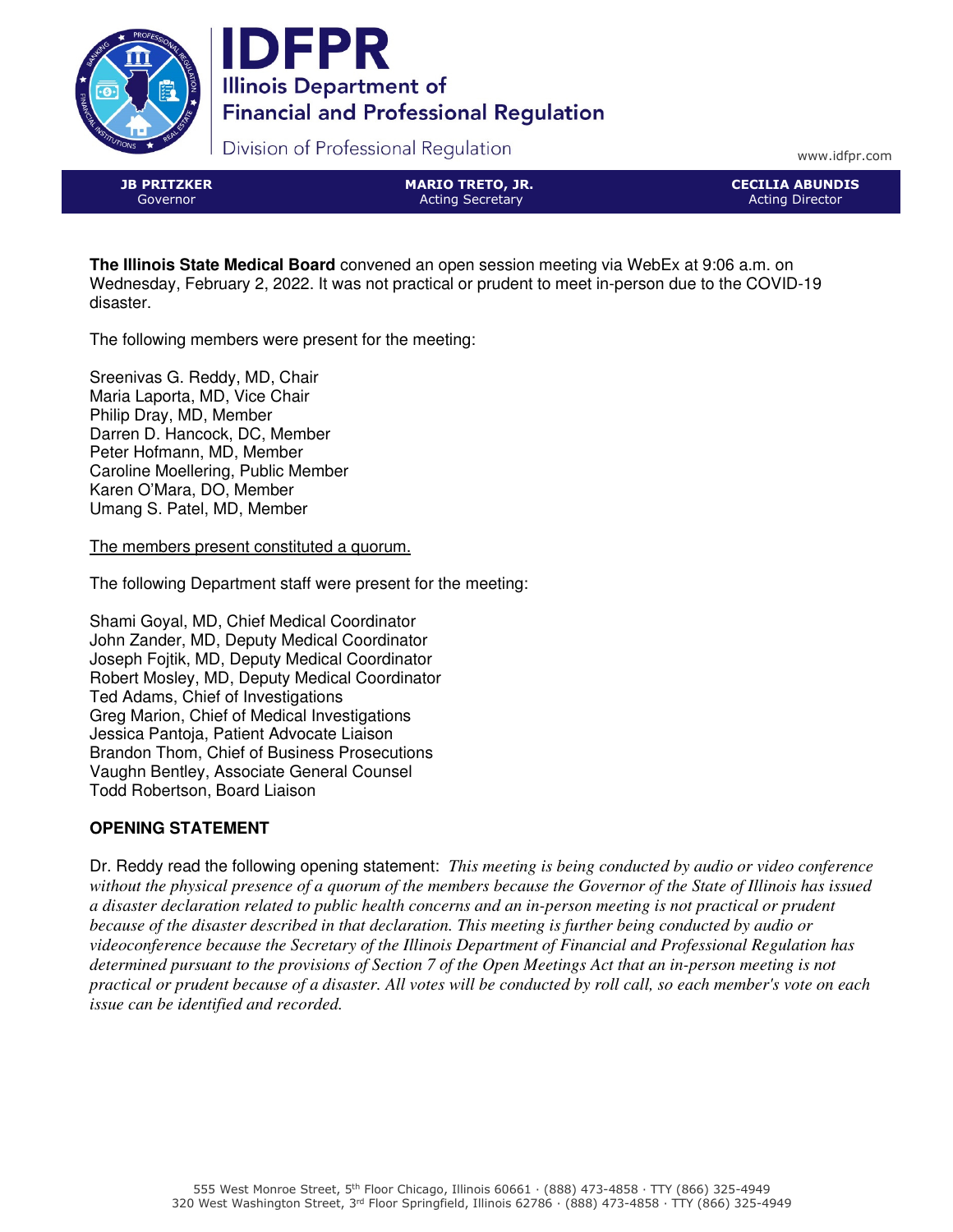# **OPEN MINUTES - Medical Board**

A motion was made and seconded (Ms. Moellering/Dr. Hancock) to approve the open session minutes for the Medical Board meeting on January 19, 2022. Roll call vote - Ayes: Dr. Reddy, Dr. Laporta, Dr. Dray, Dr. Hancock, Dr. Hofmann, Ms. Moellering, Dr. O'Mara, Dr. Patel; Nays: None. The motion passed.

### **RECOMMENDATIONS made by the Complaint Committee in closed session on February 2, 2022**

Mr. Robertson reported that the Complaint Committee made the following recommendations:

Close 19 complaints - 4 with letters of concern; Refer 16 complaints for prosecution; Refer 1 mandatory report for prosecution; and Approve closed minutes from the January 19, 2022 Complaint Committee meeting.

A motion was made and seconded (Dr. Laporta/Dr. Dray) to accept the recommendations made by the Complaint Committee during its closed session meeting on February 2, 2022. Roll call vote - Ayes: Dr. Reddy, Dr. Laporta, Dr. Dray, Dr. Hancock, Dr. Hofmann, Ms. Moellering, Dr. O'Mara, Dr. Patel; Nays: None. The motion passed.

### **RECOMMENDATIONS made by the Medical Board in closed session on February 2, 2022**

Mr. Robertson reported that the Medical Board made the following recommendations:

Approve 10 Consent Orders, and 2 Non-Disciplinary Orders; Approve 5 Board Subpoenas; and Approve closed minutes from the January 19, 2022 Medical Board meeting.

A motion was made and seconded (Dr. Hofmann/Dr. Hancock) to accept the recommendations made by the Disciplinary Board during its closed session meeting on February 2, 2022. Roll call vote - Ayes: Dr. Reddy, Dr. Laporta, Dr. Dray, Dr. Hancock, Dr. Hofmann, Ms. Moellering, Dr. O'Mara, Dr. Patel; Nays: None. The motion passed.

### **CHIEF MEDICAL COORDINATOR REPORT:**

Dr. Goyal reported that 180 cases are currently assigned to Medical Coordinators of which 50 are CCTs and 275 cases in Probation monitoring.

### **CHIEF OF MEDICAL INVESTIGATIONS REPORT:**

Mr. Marion reported that for the month of January: 131 complaints were received, 20 cases were referred to Medical Prosecutions, and 203 cases were closed. There are 934 cases open in Medical Investigations with 180 case files assigned to Medical Coordinators. The average caseload per investigator is 117 cases.

# **CHIEF OF MEDICAL PROSECUTIONS REPORT:**

Mr. Thom reported that a total of 697 cases are open in Medical Prosecutions - 7 cases are tax cases.

#### **GENERAL COUNSEL REPORT:**

No updates.

### **Correspondence**

 FSMB call for resolutions - The Federation of State Medical Boards is accepting resolutions (from Member Medical Boards) for consideration by the 2022 House of Delegates. The deadline for submission is February 23, 2022.